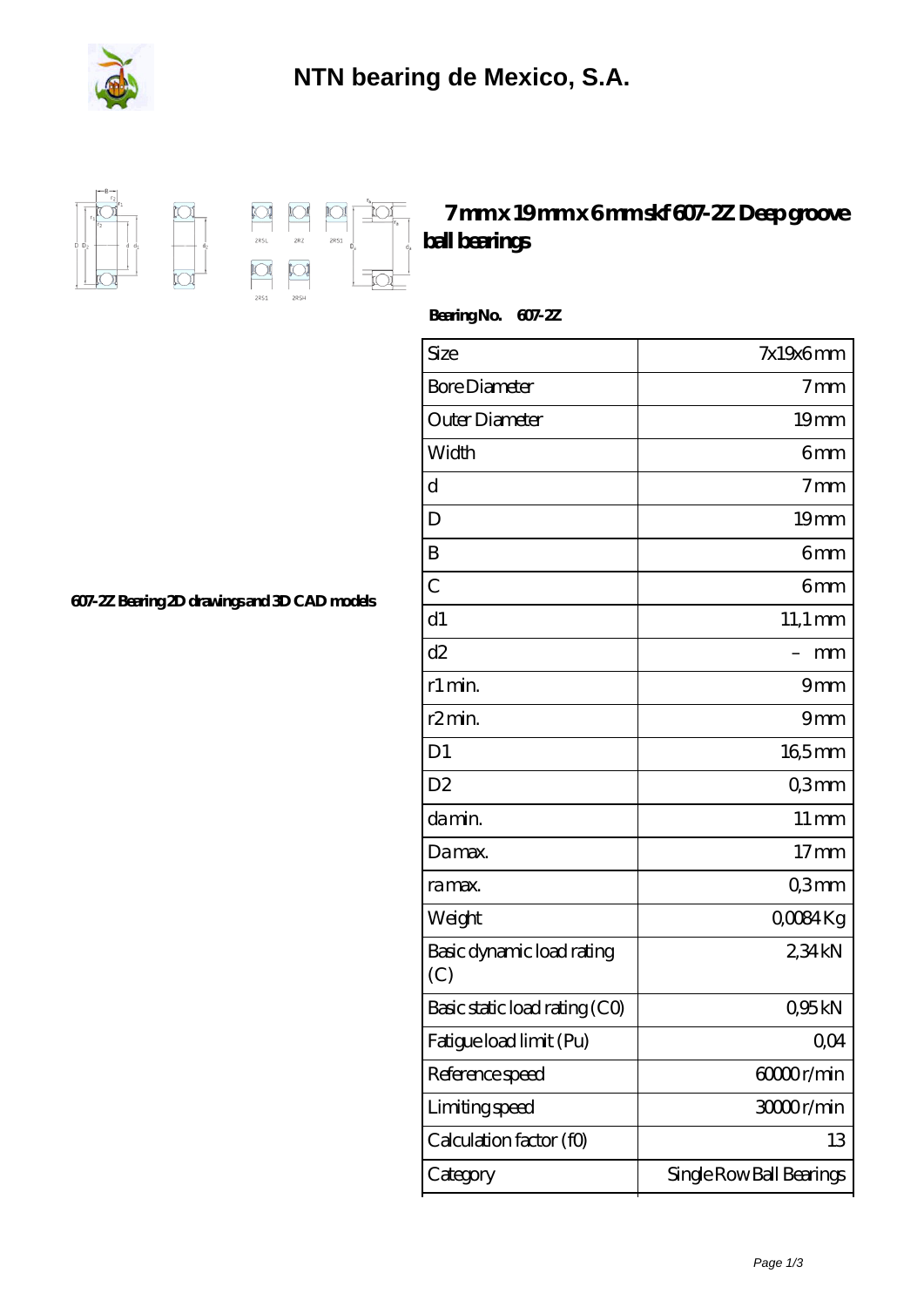

## **[NTN bearing de Mexico, S.A.](https://m.fergusonheatncool.com)**

| Inventory                          | 90                                                                                                                                                                                                                          |
|------------------------------------|-----------------------------------------------------------------------------------------------------------------------------------------------------------------------------------------------------------------------------|
| Manufacturer Name                  | <b>SKF</b>                                                                                                                                                                                                                  |
| Minimum Buy Quantity               | N/A                                                                                                                                                                                                                         |
| Weight / Kilogram                  | 0 <sub>01</sub>                                                                                                                                                                                                             |
| Product Group                      | <b>BOO308</b>                                                                                                                                                                                                               |
| Enclosure                          | 2 Metal Shields                                                                                                                                                                                                             |
| Precision Class                    | ABEC 1   ISO PO                                                                                                                                                                                                             |
| Maximum Capacity / Filling<br>Slot | No                                                                                                                                                                                                                          |
| Rolling Element                    | <b>Ball Bearing</b>                                                                                                                                                                                                         |
| Snap Ring                          | No                                                                                                                                                                                                                          |
| <b>Internal Special Features</b>   | No                                                                                                                                                                                                                          |
| Cage Material                      | Steel                                                                                                                                                                                                                       |
| Internal Clearance                 | CO-Medium                                                                                                                                                                                                                   |
| Inch - Metric                      | Metric                                                                                                                                                                                                                      |
| Long Description                   | 7MM Bore; 19MM Outside<br>Diameter; 6MM Outer Race<br>Width; 2Metal Shields; Ball<br>Bearing, ABEC 1   ISO PO,<br>No Filling Slot; No Snap<br>Ring, No Internal Special<br>Features: CO-Medium<br>Internal Clearance; Steel |
| <b>Other Features</b>              | Deep Groove                                                                                                                                                                                                                 |
| Category                           | Single Row Ball Bearing                                                                                                                                                                                                     |
| <b>UNSPSC</b>                      | 31171504                                                                                                                                                                                                                    |
| Harmonized Tariff Code             | 8482.105068                                                                                                                                                                                                                 |
| Noun                               | Bearing                                                                                                                                                                                                                     |
| Keyword String                     | Ball                                                                                                                                                                                                                        |
| Manufacturer URL                   | http://www.skf.com                                                                                                                                                                                                          |
| Manufacturer Item Number           | 607-2Z                                                                                                                                                                                                                      |
| Weight/LBS                         | 0023                                                                                                                                                                                                                        |
| Inner Race Width                   | OInch   OMillimeter                                                                                                                                                                                                         |
| Bore                               | 0.276 Inch   7 Millimeter                                                                                                                                                                                                   |
| Outer Race Width                   | 0.236Inch   6Millimeter                                                                                                                                                                                                     |